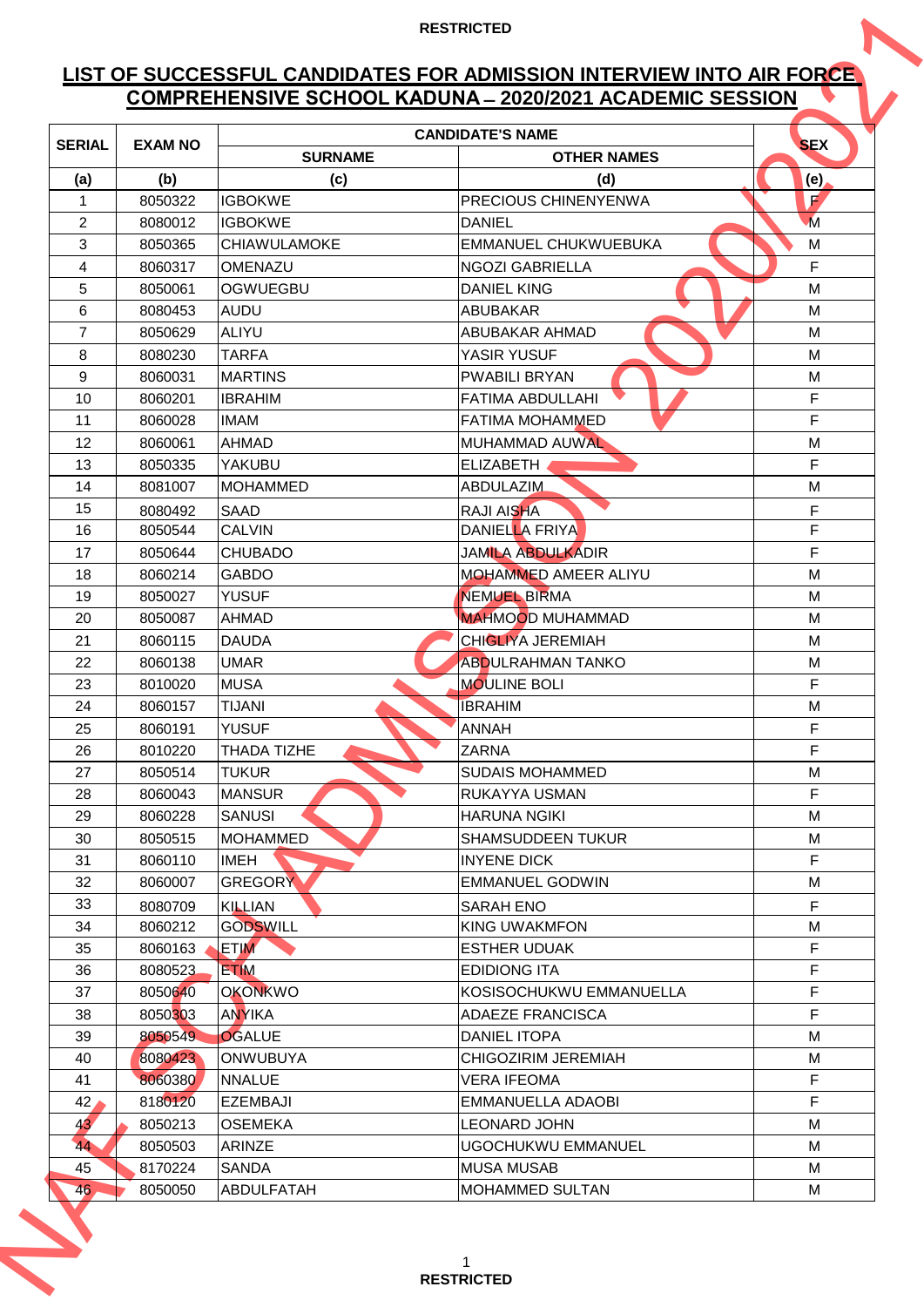| (a)      | (b)     | (c)                  | (d)                        | (e)            |
|----------|---------|----------------------|----------------------------|----------------|
| 47       | 8180033 | <b>DUWA</b>          | <b>CONFIDENCE NENFORT</b>  | M              |
| 48       | 8050356 | <b>MUSTAPHA</b>      | <b>AHMAD YAU</b>           | M              |
| 49       | 8050124 | <b>MAISHANU</b>      | ABUBAKAR MUHAMMAD          | M              |
| 50       | 8050279 | <b>ABDUL</b>         | ABDULKARIM KABIRU          | $\mathbf M$    |
| 51       | 8180144 | <b>MUHAMMAD</b>      | <b>NABILA ALIYU</b>        | F              |
| 52       | 8060237 | <b>JUMMA</b>         | <b>MUSA ISHAKU</b>         | M              |
| 53       | 8060050 | ABDULRASHEED         | ABDULAZEEZ ILIYA           | $\overline{M}$ |
| 54       | 8060218 | SADIQ                | <b>NASIR BALA</b>          | M              |
| 55       | 8050161 | SAIDU                | KHADIJA UMAR               | F              |
| 56       | 8050668 | <b>ABUBAKAR</b>      | ABDULRAHMAN ADAM SAKWA     | M              |
| 57       | 8060256 | <b>MOHAMMED</b>      | <b>JA AFAR IBRAHIM</b>     | М              |
| 58       | 8010125 | <b>ALHASSAN</b>      | <b>FATIMA SHALL</b>        | F              |
| 59       | 8230041 | <b>DAUDA</b>         | <b>HARUNA YAKUBU</b>       | M              |
| 60       | 8060253 | <b>UMAR</b>          | <b>MARYAM SHASALATI</b>    | $\mathsf F$    |
| 61       | 8050092 | <b>YUSUF</b>         | <b>CHASUMI GLORY</b>       | F              |
| 62       | 8230042 | <b>SHEHU</b>         | ABBAH GIDADO               | M              |
| 63       | 8050113 | <b>MOHAMMED</b>      | <b>AL-AMEEN YAKUBU</b>     | M              |
| 64       | 8050226 | <b>FUNTOLUMO</b>     | <b>ABRAHAM EBIKABOWEI</b>  | М              |
| 65       | 8080788 | <b>SIMON</b>         | OFU-KOWOICHO PENIEL        | M              |
| 66       | 8050217 | <b>ODE</b>           | EMMANUEL OHEHA             | M              |
| 67       | 8080137 | <b>ATTAH</b>         | SAMUEL OCHE                | M              |
| 68       | 8081072 | <b>GBISHE</b>        | <b>JOSEPH SAMUEL</b>       | М              |
| 69       | 8060078 | AMEH                 | <b>ROSEMARY OYIMA</b>      | F              |
| 70       | 8110070 | <b>EMMANUEL</b>      | <b>ABIGAIL ENEH</b>        | F              |
| 71       | 8050561 | <b>TERDOO</b>        | <b>EUGENE HILEKAAN</b>     | M              |
| 72       | 8081091 | <b>ADIKWU</b>        | <b>FAMOUS CHIBUEZE</b>     | M              |
| 73       | 8050281 | <b>OCHIGBO</b>       | <b>ELIZABETH</b>           | F              |
| 74       | 8060140 | <b>ABOH</b>          | <b>PRINCE OGEZI</b>        | M              |
| 75       | 8080322 | TIR JEV              | <b>FATER ORBEM DANIEL</b>  | M              |
| 76       | 8050360 | ODE                  | <b>EDWIN OGBU</b>          | M              |
| 77       | 8050056 | <b>ODUMU</b>         | <b>JESSICA ENUWA</b>       | F.             |
| 78       | 8050513 | AMEH                 | <b>JAMIN ELAIGWU</b>       | М              |
| 79       | 8050070 | <b>EBUTE</b>         | OCHANYA JULIANA            | $\mathsf F$    |
| 80       | 8060340 | <b>IDOKO</b>         | <b>FAVOUR OCHANYA</b>      | F              |
| 81       | 8050410 | <b>SALEH</b>         | <b>STEVEN AMEH</b>         | M              |
| 82       | 8050291 | <b>JOSEPH</b>        | MICHEAL.                   | М              |
| 83       | 8080338 | <b>BUTU</b>          | <b>HYEL-HIRA WUDIRI</b>    | M              |
| 84       | 8060146 | <b>YERIMA</b>        | ABDULMAJEED SAKIR          | М              |
| 85       | 8080087 | <b>JOSHUA</b>        | JAPARI EMMANUELLA          | F              |
| 86       | 8060182 | <b>YUSUF</b>         | <b>MANASSEH</b>            | М              |
| 87       | 8050177 | <b>MSHELIA</b>       | <b>ELIZABETH HYELSINTA</b> | F              |
| 88       | 8060204 | <b>APAGU</b>         | WAMDIJU JOSEPH             | M              |
|          | 8060412 | <b>ABDULHAMID</b>    | ABDULRAHMAN AHMAD          | M              |
| 89<br>90 | 8120064 | <b>ABUBAKAR</b>      | AL-MUSTAPHA                | М              |
|          | 8060373 | <b>GADZAMA DILLI</b> | <b>JAFEDA SOPHIA</b>       | F              |
| 91<br>92 | 8060411 | <b>ABDULLAHI</b>     | AL-AMIN MUHAMMAD           | M              |
|          |         |                      |                            |                |
| 93       | 8150283 | <b>HAMIDU</b>        | <b>IBRAHIM JUBRIL</b>      | м<br>F         |
| 94       | 8050033 | <b>NGANJIWA</b>      | <b>RUTH EMMANUEL</b>       |                |
| 95       | 8050326 | <b>TUKUR</b>         | ABUBAKAR MANSUR            | M              |
| 96       | 8060040 | <b>IBRAHIM</b>       | <b>MUHAMMAD</b>            | М              |
| 97       | 8050180 | APAGU                | <b>BLESSING LAPIYA</b>     | $\mathsf F$    |
|          |         |                      | 2                          |                |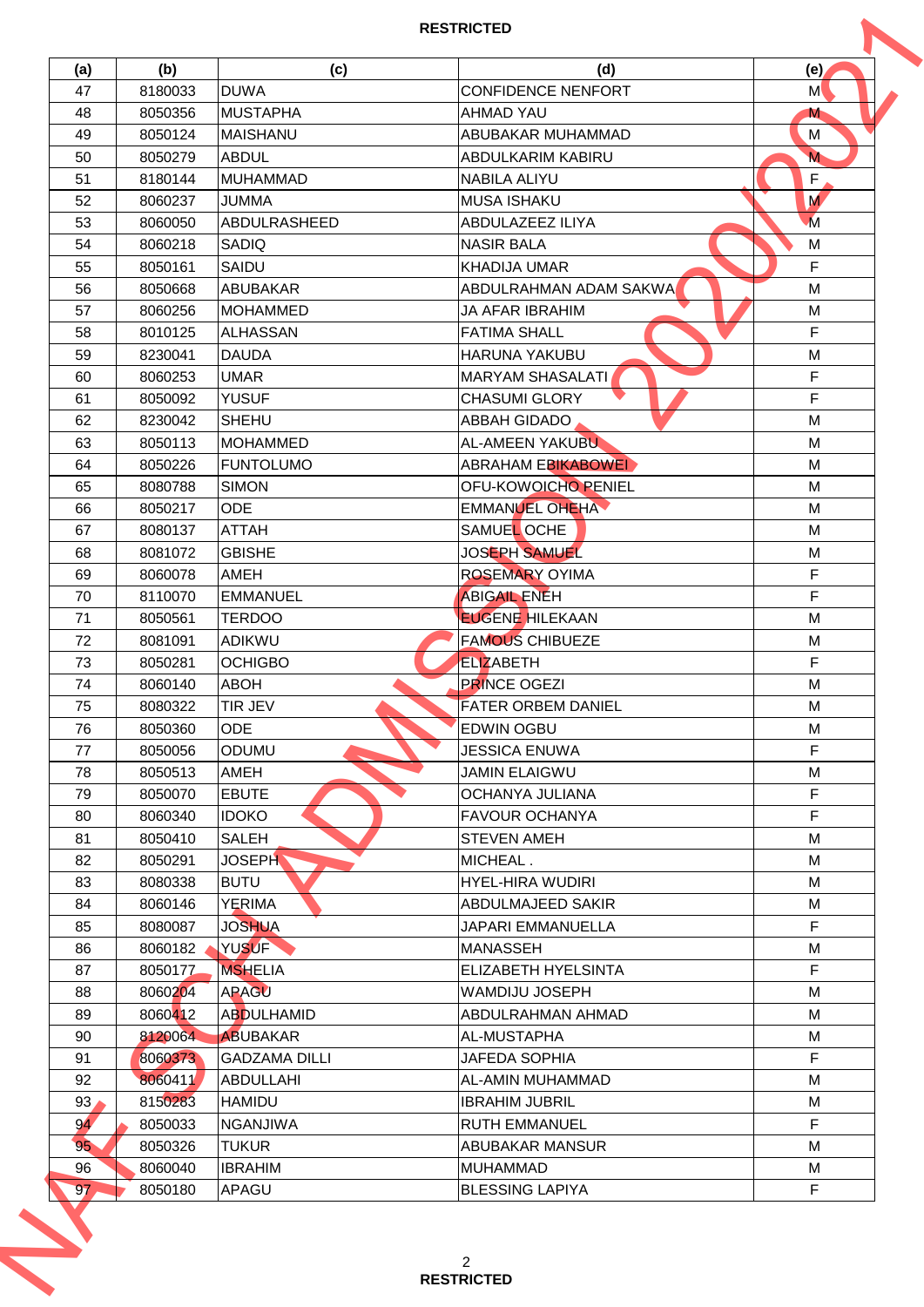| (a)              | (b)     | (c)                  | (d)                        | (e)                     |
|------------------|---------|----------------------|----------------------------|-------------------------|
| 98               | 8081031 | YAKUBU               | PRINCE JONATHAN            | M                       |
| 99               | 8050032 | <b>IBRAHIM</b>       | ABUBAKAR SADIQ             | M                       |
| 100              | 8080021 | <b>AUWALU</b>        | <b>FATIMAH BURA HASSAN</b> | $\mathsf F$             |
| 101              | 8050069 | <b>SUNDAY</b>        | <b>FESTUS MAMZA</b>        | $\overline{\mathsf{M}}$ |
| 102              | 8060113 | <b>YUSUF</b>         | <b>HAMIDA ABDUL</b>        | F                       |
| 103              | 8060297 | <b>MUSTAPHA</b>      | <b>HAUWAU</b>              | F.                      |
| 104              | 8120294 | <b>MUHAMMAD</b>      | <b>USMAN LAWAN</b>         | $\overline{M}$          |
| 105              | 8050312 | <b>SULIEMAN</b>      | <b>FATIMA MOHAMMED</b>     | F                       |
| 106              | 8050339 | <b>ISMAILA</b>       | YAKUB                      | M                       |
| 107              | 8050006 | <b>ABDULRAHMAN</b>   | <b>ASMAU ADAMU</b>         | F                       |
| 108              | 8060378 | <b>ABUBAKAR</b>      | <b>ALIYU</b>               | М                       |
| 109              | 8050675 | <b>EDIM</b>          | <b>PRINCESS DANIEL</b>     | F                       |
| 110              | 8080675 | <b>OGAR</b>          | <b>DESMOND OWOJIELA</b>    | M                       |
| 111              | 8050248 | <b>OSIM</b>          | <b>HANNAH</b>              | F                       |
| 112              | 8010186 | <b>ANTHONY</b>       | <b>DOMINIC E PETER</b>     | M                       |
| 113              | 8080997 | <b>BASSEY</b>        | <b>EFFIOM EFFIOM</b>       | M                       |
| 114              | 8050296 | <b>EJEKADUWE</b>     | DANIEL OGONETEGA           | M                       |
| 115              | 8060325 | <b>ONWUJEI</b>       | CHUKWUNONSO RICHARD        | M                       |
| 116              | 8080554 | EBIYON-ETUWEWE       | ZURIEL ITTSEMEYIWA         | M                       |
| 117              | 8050077 | <b>AKPE</b>          | <b>BENJAMIN OSEMEDUA</b>   | M                       |
| 118              | 8060215 | <b>CHUKWURAH</b>     | DUKE PRINCE                | M                       |
| 119              | 8060073 | <b>ASHEMUKE</b>      | JAEL EJATA                 | F                       |
| 120              | 8060294 | S G CHOHWORA         | <b>RUKEVWE HENRY</b>       | M                       |
| 121              | 8080789 | <b>WEKPE</b>         | <b>JESSICA</b>             | F                       |
| 122              | 8080787 | WEKPE                | <b>JESSE</b>               | M                       |
| 123              | 8080529 | <b>KALU-NWAFOR</b>   | NOBLE IFEACHI              | M                       |
| 124              | 8060126 | <b>OGBONNA</b>       | <b>FAVOUR NNENNA</b>       | F                       |
| 125              | 8110308 | <b>ONWE</b>          | <b>DANIEL CHIDERA</b>      | M                       |
| 126              | 8060311 | <b>NWEKE</b>         | KOSISOCHUKWU EMMANUEL      | М                       |
| 127              | 8010057 | <b>MOHAMMED</b>      | <b>KHALIF IMOKHUEDE</b>    | M                       |
| 128              | 8050518 | <b>MOHAMMED</b>      | <b>KAMIL SHAIBU</b>        | M                       |
| 129              | 8080089 | <b>BRAIMAH</b>       | <b>KAMILA</b>              | F                       |
| 130              | 8080312 | <b>OMOFUNA</b>       | <b>CLINTON EROMOSELE</b>   | М                       |
| 131              | 8050123 | <b>MOHAMMED ALIU</b> | <b>NADIA</b>               | F                       |
| 132              | 8080459 | <b>IBRAHIM</b>       | ABDULMALIK AYOMIDE         | M                       |
| 133              | 8060414 | <b>EHIZAGIE</b>      | PRINCE DAVID               | М                       |
| 134              | 8050334 | <b>TUNDE</b>         | <b>TALENTED</b>            | M                       |
| 135              | 8060168 | <b>JEROME</b>        | <b>DESTINY WISDOM</b>      | M                       |
| 136              | 8170227 | <b>OGIERIAKHI</b>    | <b>GODSPOWER RAPHAEL</b>   | М                       |
| 137              | 8020029 | <b>OLUWATOYIN</b>    | <b>OMOLARA</b>             | F                       |
| 138              | 8080273 | <b>AJAYI</b>         | EXCELLENT OLUWAGBEMIGA     | M                       |
| 139              | 8250016 | <b>AHMED</b>         | ABUBAKAR ABUBAKAR          | M                       |
| 140              | 8080650 | <b>OLUWAMOYA</b>     | <b>IBUKUN MATILDA</b>      | F                       |
| 141              | 8060044 | <b>JOSHUA</b>        | AYOBAMI DEBORAH            | F                       |
| 142              | 8080784 | <b>ALLI</b>          | <b>AYODELE AFEEZ</b>       | M                       |
| 143              | 8050584 | <b>ONU</b>           | RACHEAL UCHECHUKWU         | F                       |
| 144 <sub>′</sub> | 8060010 |                      | CHUKWUMUANYA ELION         | F                       |
| 145              | 8080755 | <b>ODINWANKPA</b>    | <b>CHISOM FINBAR</b>       | M                       |
| 146              | 8180121 | <b>CHUKWUMA</b>      | <b>BLESSING CHIDIMMA</b>   | F                       |
| 147              | 8050164 | <b>NNONAH</b>        | <b>EMMANUEL EBUBE</b>      | М                       |
| 148              | 8050221 | <b>BADAMASI</b>      | <b>IBRAHIM BELLO</b>       | М                       |
|                  |         |                      |                            |                         |
|                  |         |                      |                            |                         |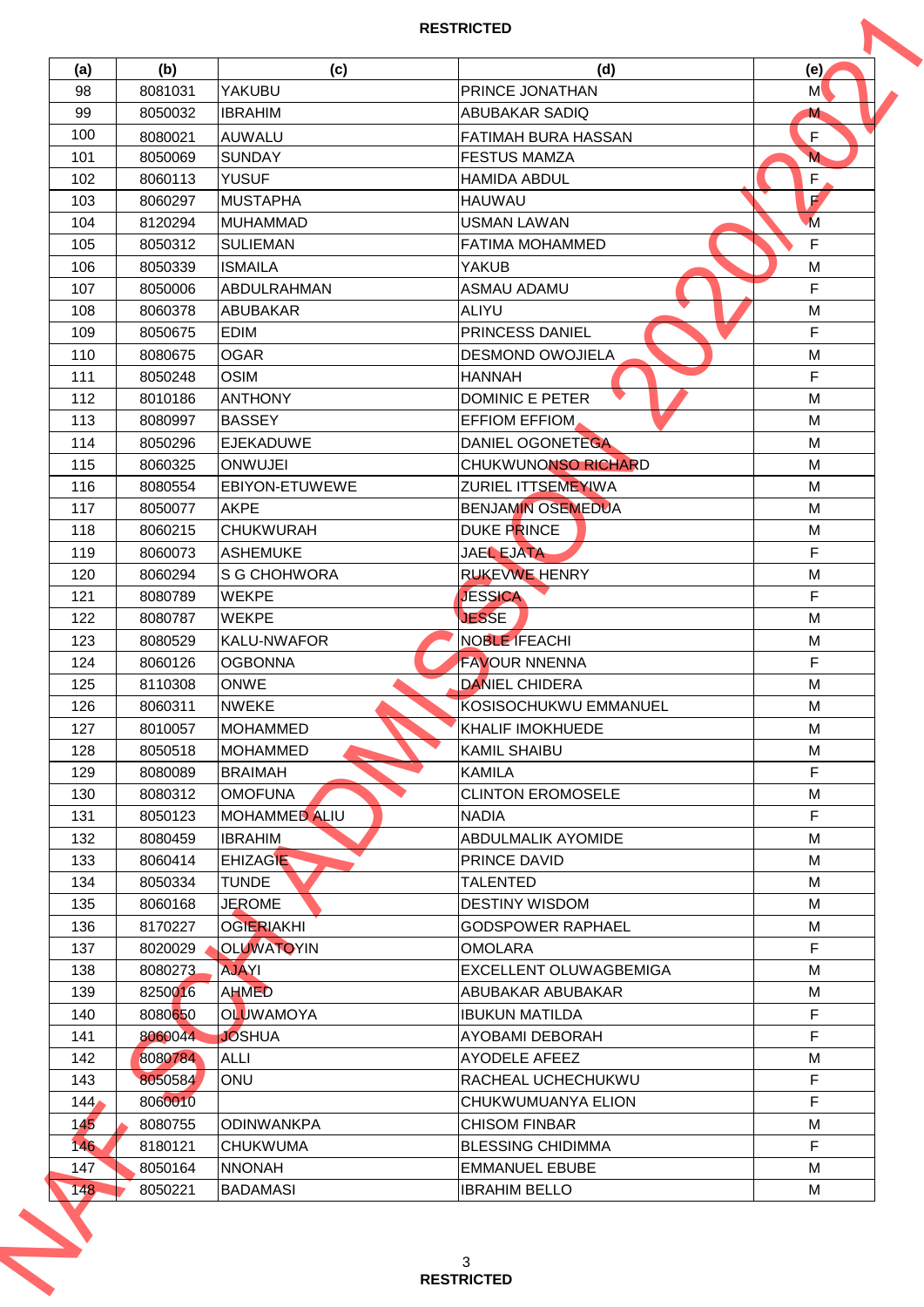| (a) | (b)     | (c)              | (d)                         | (e)                     |
|-----|---------|------------------|-----------------------------|-------------------------|
| 149 | 8050646 | YAKUBU           | <b>BARAKAH</b>              | $\mathsf{F}^\prime$     |
| 150 | 8060341 | <b>IYAKWARI</b>  | ELIZABETH DANLANDI          |                         |
| 151 | 8080607 | <b>ADAMU</b>     | YAHYA GIDADO                | M                       |
| 152 | 8081083 | <b>OLOYEDE</b>   | <b>EL-ROHIA</b>             | $\overline{\mathsf{M}}$ |
| 153 | 8050357 | <b>ABDULLAHI</b> | ABDULRAZAK SANI             | М                       |
| 154 | 8080451 | <b>BELLO</b>     | <b>ABRAR</b>                | M                       |
| 155 | 8060174 | <b>IBRAHIM</b>   | MUHAMMAD MADUGU             | $\overline{M}$          |
| 156 | 8150403 | AMINU            | <b>ABDALLAH ISAH</b>        | M                       |
| 157 | 8060205 | <b>MATHEW</b>    | LAMECH SHINGA               | M                       |
| 158 | 8050189 | <b>AYUBA</b>     | JOSHUA NJENGO               | M                       |
| 159 | 8060059 | <b>IGBA</b>      | <b>SHEDRACK TERFA</b>       | M                       |
| 160 | 8060192 | <b>DANHAUSA</b>  | <b>ENOCK YAGO</b>           | M                       |
| 161 | 8060173 | <b>DAUDA</b>     | <b>JEMIMAH CORNELIUS</b>    | F                       |
| 162 | 8050476 | <b>IBRAHIM</b>   | <b>ABUBAKAR SADIQ</b>       | M                       |
| 163 | 8230060 | <b>SAGIR</b>     | <b>ALIYU HAIDAR</b>         | M                       |
| 164 | 8060416 | <b>JESSE</b>     | <b>JETHRO</b>               | M                       |
| 165 | 8060056 | <b>ISHAKU</b>    | <b>YAKONG</b>               | M                       |
| 166 | 8060071 | <b>BAWA</b>      | <b>DONALD DANJUMA</b>       | М                       |
| 167 | 8120120 | <b>MOHAMMED</b>  | JAFAR BABAYO                | M                       |
| 168 | 8220008 | <b>KAWU</b>      | <b>ALIYU HARUNA</b>         | M                       |
| 169 | 8050618 | <b>USMAN</b>     | <b>USMAN BRAHIM</b>         | M                       |
|     |         |                  |                             |                         |
| 170 | 8050040 | <b>SAMBO</b>     | <b>UMAR MUHAMMED</b>        | M                       |
| 171 | 8050203 | <b>IZUNDU</b>    | <b>CHIDUBEM TIMOTHY</b>     | M                       |
| 172 | 8060306 | <b>CHIBUEZE</b>  | <b>IFESINACHI EMMANUEL</b>  | M                       |
| 173 | 8080624 | <b>NAMERO</b>    | <b>EMMANU GILEAD DABELU</b> | M                       |
| 174 | 8050615 | <b>ONYEWUCHI</b> | <b>BRIGHT CHISINDU</b>      | М                       |
| 175 | 8050047 | <b>UGOCHUKWU</b> | <b>RHEMA CHIGOZIRI</b>      | F                       |
| 176 | 8060160 | <b>RUFUS</b>     | <b>IVES CHIEMERIE</b>       | M                       |
| 177 | 8050397 | <b>FELIX</b>     | <b>DAVID CHINAZA</b>        | М                       |
| 178 | 8060343 | ABDULRASHEED     | <b>MUHAMMAD A</b>           | M                       |
| 179 | 8010153 | <b>UMAR</b>      | YUSUF MUSA                  | M                       |
| 180 | 8050459 | SADIQ            | <b>ABDALLAH</b>             | M                       |
| 181 | 8060229 | AHMAD            | <b>UMAR UMAR</b>            | M                       |
| 182 | 8050344 | ALI              | <b>ALAMIN ABU</b>           | M                       |
| 183 | 8060230 | AHMAD            | <b>HAJARA UMAR</b>          | F.                      |
| 184 | 8050519 | <b>ABDULLAHI</b> | AL-AMIN                     | M                       |
| 185 | 8060189 | <b>MANU</b>      | <b>IBRAHIM</b>              | M                       |
| 186 | 8060099 | <b>MOHAMMED</b>  | <b>MUBASHSHAKA</b>          | F                       |
| 187 | 8060231 | <b>AHMED</b>     | ABUBAKAR ALIYU              | M                       |
| 188 | 8050672 | <b>OLOWONIYI</b> | <b>DANIEL ADEMIDE</b>       | M                       |
| 189 | 8050125 | <b>MUSTAPHA</b>  | <b>FAISAL</b>               | M                       |
| 190 | 8050299 | <b>SAFIYANU</b>  | <b>SAIFULLAHI</b>           | M                       |
| 191 | 8050585 | PASCHAL-NICKAF   | <b>JASON BOBAI</b>          | M                       |
| 192 | 8050403 | <b>ALAO</b>      | <b>JOSHUA ADEKUNLE</b>      | М                       |
| 193 | 8081008 | <b>ELISHA</b>    | <b>DESTNY SONIA</b>         | F                       |
| 194 | 8060165 | <b>SHELLEY</b>   | <b>BASHASHAR IJALA</b>      | M                       |
| 195 | 8050621 | <b>IBRAHIM</b>   | <b>IMRAN</b>                | М                       |
| 196 | 8170003 | <b>SHEYIN</b>    | <b>MCFAITH CHONGLUMI</b>    | M                       |
| 197 | 8060328 | <b>LEO</b>       | JOHN SUNOM                  | M                       |
| 198 | 8050034 | <b>KEVIN</b>     | <b>SONIA</b>                | F                       |
|     | 8050308 | ABUBAKAR         | MUHAMMAD AUWAL              | M                       |
| 199 |         |                  |                             |                         |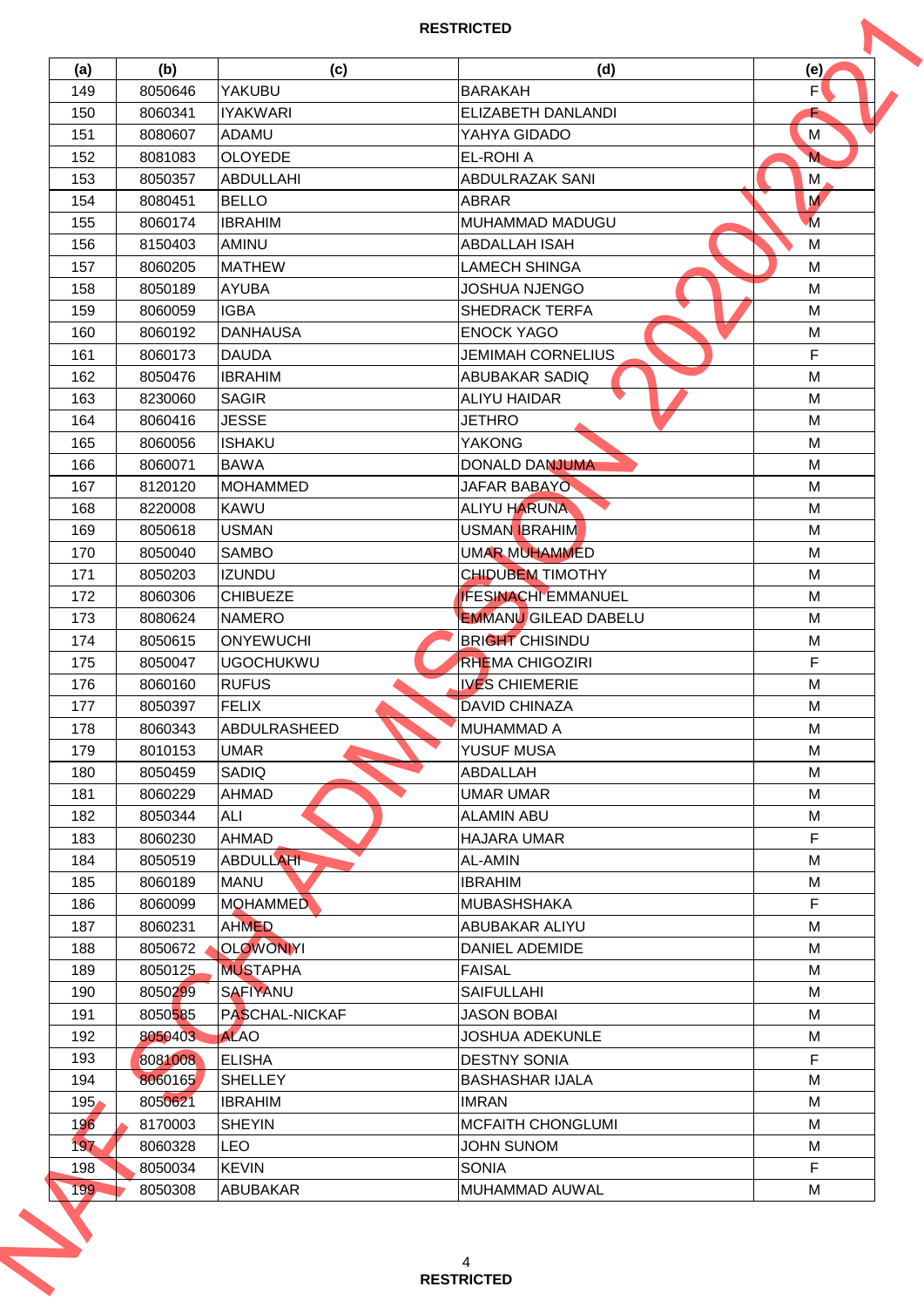| (a)  | (b)     | (c)                | (d)                        | (e)          |
|------|---------|--------------------|----------------------------|--------------|
| 200  | 8060284 | <b>DANBOCHI</b>    | <b>BLESSED JOSHUA</b>      | M            |
| 201  | 8050676 | <b>HARUNA</b>      | <b>RAHMALLAH</b>           |              |
| 202  | 8050323 | <b>BAKURA</b>      | NYINYANG HILARY            | $\mathsf{F}$ |
| 203  | 8050517 | <b>ABDULKADIR</b>  | AHMAD MUHAMMED             | $\mathbf M$  |
| 204  | 8060011 | <b>MUHAMMED</b>    | YUSUF SHUAIBU              | М            |
| 205  | 8060025 | <b>AISIMI</b>      | <b>IDRIS MUSA</b>          | M            |
| 206  | 8050548 | <b>GORA</b>        | <b>ASENA NUBA</b>          | F.           |
| 207  | 8050041 | ABDULRAHEEM        | <b>IBRAHIM RIDWANULLAH</b> | M            |
| 208  | 8060175 | <b>AYOK</b>        | DORCAS ZAZARAK             | F            |
| 209  | 8060285 | <b>DANBOCHI</b>    | <b>BRIGHT JOSHUA</b>       | M            |
| 210  | 8050018 | <b>DANIEL</b>      | <b>BERNICE KASHAM</b>      | F            |
| 211  | 8050367 | <b>ABDULLAHI</b>   | <b>ABDURRAHIM AHMED</b>    | M            |
| 212  | 8050641 | <b>ISA</b>         | <b>BALA JAMILA</b>         | F            |
| 213  | 8180421 | <b>MUSA</b>        | ABDURRAHMAN ABDULLAHI      | M            |
| 214  | 8050103 | <b>MADAKI</b>      | <b>DORCAS SHAGGIE</b>      | $\mathsf F$  |
| 215  | 8060319 | AMINU              | ZAINAB ISIYAKU             | F            |
| 216  | 8060185 | <b>SOLOMON</b>     | <b>DANIEL ZATOD</b>        | M            |
| 217  | 8060193 | <b>LUKA</b>        | <b>ZABRANG CHARITY</b>     | F            |
| 218  | 8060223 | <b>GODFREY</b>     | YESIKAHYEL GLORIA JAVAN    | F            |
|      |         |                    | HAFSAT HAMISU SHUKRAH      | F            |
| 219  | 8050464 | <b>MUHAMMAD</b>    |                            |              |
| 220  | 8010066 | <b>MUSA</b>        | <b>KASAYOK PRINCESS</b>    | F.           |
| 221  | 8050155 | <b>MUHAMMAD</b>    | <b>ABDULRAHMAN LAWAL</b>   | М            |
| 222  | 8050325 | <b>BUZUN</b>       | <b>JANICE ANNANG</b>       | F            |
| 223  | 8050626 | <b>ZAKESHI</b>     | <b>AZIEL DESTINY</b>       | M            |
| 224  | 8060240 | <b>ISAH</b>        | <b>KHADIJA MOHAMMED</b>    | F            |
| 225  | 8080793 | <b>SALMANU</b>     | <b>MUBARAK ISA</b>         | M            |
| 226  | 8050182 | <b>BAKO</b>        | <b>ILIYASU ABDULLAHI</b>   | M            |
| 227  | 8050241 | <b>ISTIFANUS</b>   | <b>DAVID</b>               | M            |
| 228  | 8060207 | <b>BULUS</b>       | <b>NAOMI MUSA</b>          | F            |
| 229  | 8060354 | GAKU-MAKAMA        | <b>ANOTA FIDES</b>         | M            |
| 230  | 8120171 | <b>JATAU</b>       | <b>MARVIN DEPEME</b>       | M            |
| 231  | 8050611 | LAWAL              | <b>KABIR TUKUR</b>         | M            |
| 232  | 8060012 | <b>MUHAMMED</b>    | <b>SAADATU SHUAIBU</b>     | $\mathsf F$  |
| 233  | 8050481 | ADAMU              | AL-HUSSAIN JB              | М            |
| 234  | 8060194 | IDZI               | SAMUEL AZHISEH             | M            |
| 235  | 8060266 | LADAN <sup>'</sup> | AREEF ILYASU               | М            |
| 236  | 8050501 | <b>ABDULKARIM</b>  | <b>ABDULLAHI BELLO</b>     | M            |
| 237  | 8060232 | <b>ABUBAKAR</b>    | NAZEEF ADAM                | М            |
| 238  | 8190016 | <b>KAILANI</b>     | <b>HALIMA DAYYABU</b>      | F            |
| 239  | 8050482 | ADAMU              | <b>KABIR JIBRIL</b>        | М            |
| 240  | 8050138 | <b>AMINU</b>       | <b>SAMBO AMINU</b>         | M            |
| 241  | 8080280 | <b>MOHAMMED</b>    | <b>HALLIRU DATTI</b>       | M            |
| 242  | 8050127 | <b>UMAR</b>        | SULAIMAN MUHAMMAD          | M            |
| 243  | 8060273 | <b>JUNAID</b>      | AL-AMIN                    | М            |
| 244  | 8050385 | AHMADU             | <b>ISREAL DANIEL</b>       | M            |
| 245  | 8050558 | <b>MUAZU</b>       | AMINU MUAZU                | M            |
| 246/ | 8060331 | <b>YUSUF</b>       | ABDULYAQEEN                | М            |
| 247  | 8050368 | <b>GARBA</b>       | <b>SALIM</b>               | M            |
| 248  | 8050617 | SAAD               | <b>USMAN</b>               | M            |
| 249  | 8060286 | <b>MUHAMMAD</b>    | <b>ZAINAB</b>              | F            |
| 250  | 8050272 | <b>USMAN</b>       | <b>SULEIMAN</b>            | М            |
|      |         |                    |                            |              |
|      |         |                    | 5                          |              |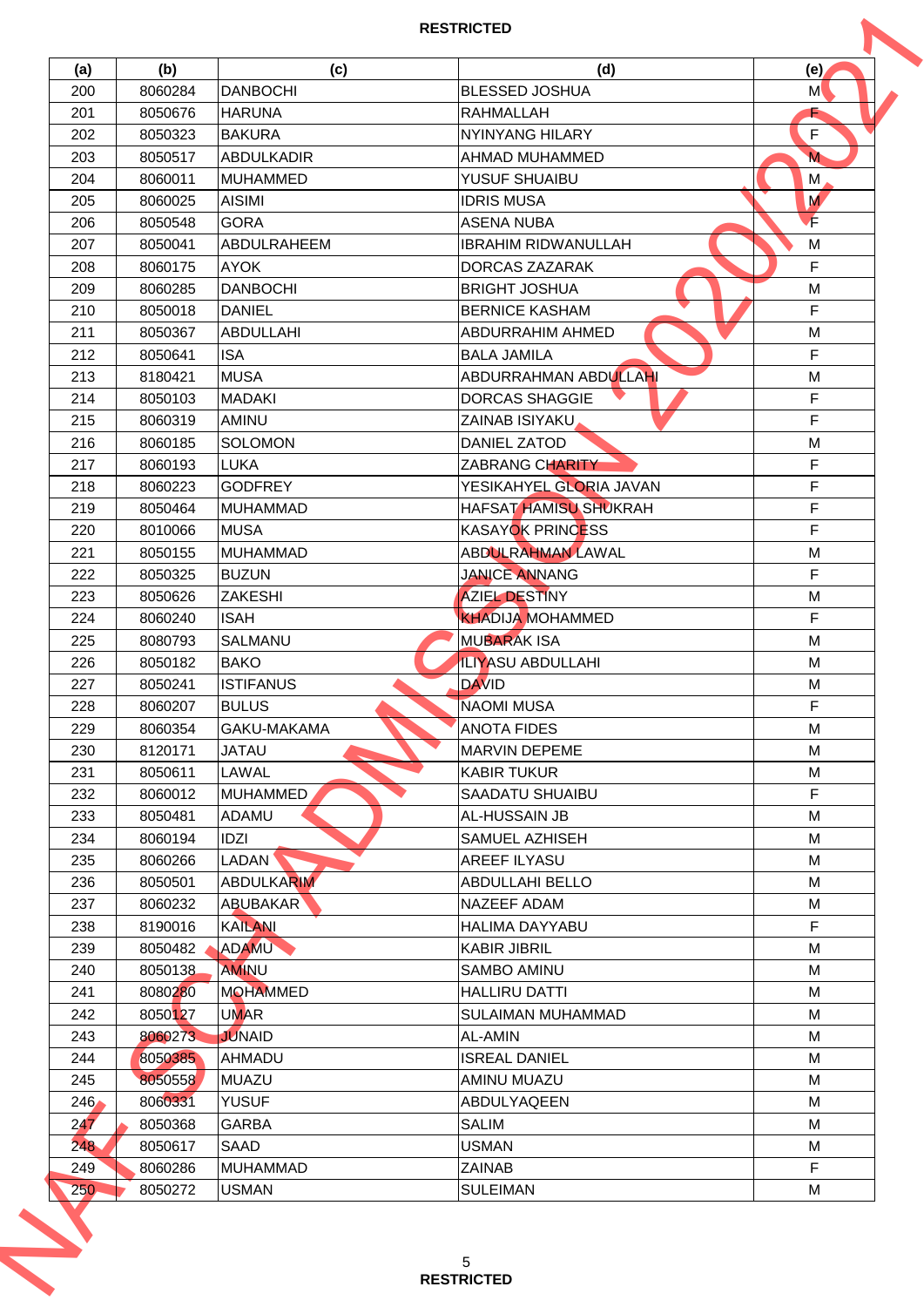| (a) | (b)                | (c)              | (d)                                     | (e)                     |
|-----|--------------------|------------------|-----------------------------------------|-------------------------|
| 251 | 8050035            | <b>ACHI</b>      | <b>BARBARA OBADIAH</b>                  | F'                      |
| 252 | 8050532            | <b>ABUBAKAR</b>  | <b>HASSAN</b>                           | M                       |
| 253 | 8050570            | <b>KABIR</b>     | <b>AHMAD</b>                            | M                       |
| 254 | 8050048            | <b>WILLIAMS</b>  | <b>FUNOM ZACHARIAH</b>                  | $\overline{\mathsf{M}}$ |
| 255 | 8050651            | <b>ABDULLAHI</b> | MACHIDO ABDULLAHI                       | М                       |
| 256 | 8060180            | <b>ABUBAKAR</b>  | NAFISATU DANJUMA                        | $\mathbf{F}$            |
| 257 | 8060267            | <b>BALA</b>      | <b>JOSEPH GANUNA</b>                    | $\overline{M}$          |
| 258 | 8050654            | <b>FORTUNE</b>   | <b>EMMANUEL</b>                         | M                       |
| 259 | 8050478            | <b>MOHAMMED</b>  | MUSTAPHA DANLADI                        | M                       |
| 260 | 8050119            | <b>RILWAN</b>    | <b>MUHAMMAD YAHAYA</b>                  | M                       |
| 261 | 8050151            | ABDULLLAHI       | <b>ABDALLAH AHMED</b>                   | M                       |
| 262 | 8050398            | <b>UMAR</b>      | <b>NUHU SHITU</b>                       | M                       |
| 263 | 8081097            | AYOU             | <b>GEORGE AYOU</b>                      | M                       |
| 264 | 8050043            | <b>USMAN</b>     | <b>AISHA NANA</b>                       | $\mathsf F$             |
| 265 | 8180044            | <b>MUHAMMAD</b>  | <b>FARHAANA HABIB</b>                   | F                       |
| 266 | 8060024            | <b>KABIRU</b>    | <b>HAUWAU</b>                           | F                       |
| 267 | 8050148            | <b>UMAR</b>      | <b>FARIDA IBRAHIM</b>                   | $\mathsf F$             |
| 268 | 8060080            | LAWAN            | <b>ZAINAB SABO</b>                      | F                       |
| 269 | 8120180            | <b>ABDULLAHI</b> | <b>FATIMA YAKUBU</b>                    | F                       |
| 270 | 8050645            | <b>HABIBU</b>    | <b>ALAMIN</b>                           | M                       |
| 271 | 8010224            | <b>NASIRU</b>    | <b>ABDULLAHI</b>                        | M                       |
| 272 | 8050616            | AL-AMEEN         | <b>SHEHU</b>                            | М                       |
| 273 | 8060084            | <b>ZAKARIYA</b>  | <b>UMMULKULTHUM IBRAHIM</b>             | F                       |
| 274 | 8050193            | AUWAL M.         | <b>FATIMA</b>                           | F                       |
| 275 | 8050338            | <b>SALIHI</b>    | <b>IMRAN DANEJI</b>                     | M                       |
| 276 | 8180246            | LAWAL            | ABUBAKAR SADIQ                          | М                       |
| 277 | 8060143            | <b>BELLO</b>     | <b>FATIMA ISHAQ</b>                     | F                       |
| 278 | 8080113            | <b>MADAKI</b>    | <b>ABDULLAHI</b>                        | M                       |
| 279 | 8050102            | <b>IBRAHIM</b>   | <b>HAJARA</b>                           | F                       |
| 280 | 8050286            | <b>IBRAHIM</b>   | <b>MUHAMMAD ISMAIL</b>                  | M                       |
| 281 | 8081063            | <b>HUSAINI</b>   | <b>AUWAL</b>                            | M                       |
| 282 | 8180471            | SAIDU            | <b>SABIR USMAN</b>                      | M                       |
| 283 | 8010234            | <b>SANI</b>      | <b>MOHAMMED ABUBAKAR</b>                | М                       |
| 284 | 8180092            | <b>ISA</b>       | <b>FADIMA FAROUK</b>                    | F                       |
| 285 | 8060389            | <b>AHMED</b>     | <b>MOHAMMAD ISHAQ</b>                   | M                       |
| 286 | 8050614            | <b>MUHAMMAD</b>  | <b>ABDULMUMINI</b>                      | М                       |
| 287 | 8080728            | <b>MUHAMMED</b>  | <b>SANI USMAN</b>                       | M                       |
| 288 | 8060035            | <b>IMRANA</b>    | AL-AMIN YAHAYA                          | М                       |
| 289 | 8050274            | <b>TANIMU</b>    | <b>NANA BILQISU</b>                     | F                       |
| 290 | 8050581            | <b>LAMINU</b>    | <b>AHMAD</b>                            | М                       |
| 291 | 8060006            | <b>ABBAS</b>     | <b>ABBAS IBRAHIM</b>                    | M                       |
| 292 | 8060405            | <b>ABUBAKAR</b>  | <b>KHALID IMAM</b>                      | M                       |
| 293 | 8060403            | <b>MURTALA</b>   | <b>MUHAMMAD KWARAH</b>                  | M                       |
| 294 | 8050192            | <b>IBRAHIM</b>   | <b>SALIM ABUBAKAR</b>                   | М                       |
| 295 | 8060261            | <b>USMAN</b>     | <b>UTHMAN</b>                           | M                       |
| 296 | 8050653            | <b>BELLO</b>     | <b>FAISAL BASHIR</b>                    | M                       |
| 297 | 8050260            | <b>YUSUF</b>     | AHMAD ABBA                              | М                       |
| 298 | 8060004            | <b>MOHAMMED</b>  | <b>ABUBAKAR SADIQ</b>                   | M                       |
| 299 |                    | <b>ISHAQ</b>     | HAFSAT DANGAJI                          | F                       |
|     | 8060270            | <b>YUSUF</b>     |                                         |                         |
| 300 | 8050143<br>8060027 | <b>ABDUL</b>     | MUHAMMAD DODO<br><b>MUHAMMAD BATURE</b> | М<br>M                  |
| 301 |                    |                  |                                         |                         |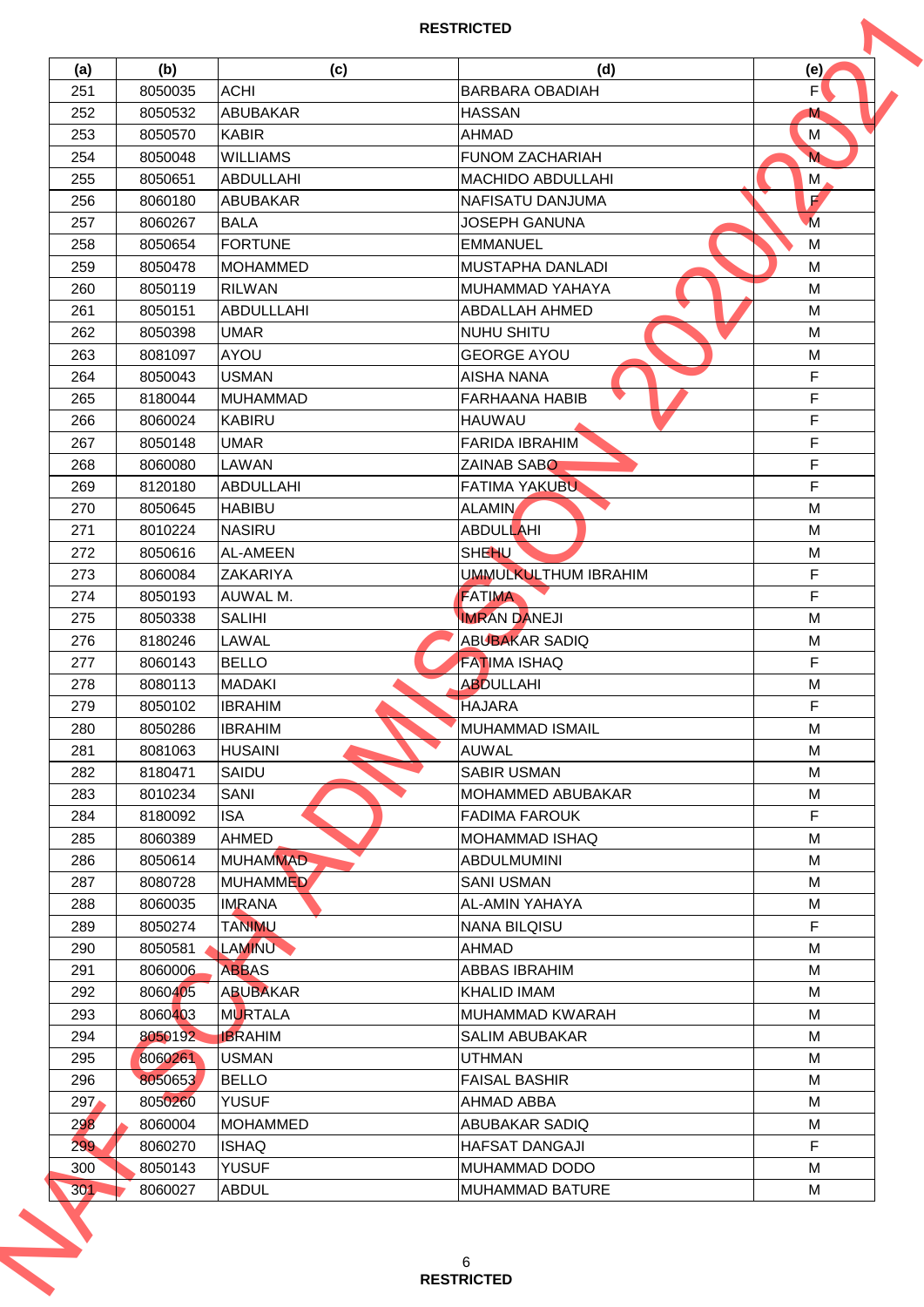| (a) | (b)     | (c)                    | (d)                        | (e)            |
|-----|---------|------------------------|----------------------------|----------------|
| 302 | 8180399 | ABDULAZIZ              | <b>ASMAU</b>               | F'             |
| 303 | 8050444 | AMINU                  | ABDULMUTALLAB              | M              |
| 304 | 8050019 | <b>BASHIR</b>          | <b>MUHAMMAD</b>            | M              |
| 305 | 8060260 | <b>HASSAN</b>          | <b>FATIMA USMAN</b>        | È              |
| 306 | 8050443 | AMINU                  | <b>MUHAMMAD BELLO</b>      | М              |
| 307 | 8060188 | <b>AMINU</b>           | <b>FARHA KAITA</b>         | E              |
| 308 | 8050662 | <b>MUHAMMAD</b>        | AHMAD ABDULLAHI            | $\overline{M}$ |
| 309 | 8050147 | <b>BABANGIDA RADDA</b> | <b>ABUBAKAR</b>            | M              |
| 310 | 8050184 | AHMED                  | <b>ABUBAKAR SADIQ</b>      | M              |
| 311 | 8050309 | <b>MOHAMMED</b>        | <b>MOHAMMED AMINU</b>      | M              |
| 312 | 8180400 | <b>SAAD</b>            | SALAMATU MAIWADA           | F              |
| 313 | 8050271 | <b>USMAN</b>           | ABDULKAREEM                | M              |
| 314 | 8050104 | <b>ABUBAKAR</b>        | <b>ABDULMALIK</b>          | M              |
| 315 | 8060032 | <b>MUHAMMAD</b>        | ABUBAKAR AMMAR             | M              |
| 316 | 8050181 | <b>IDRIS</b>           | ABDULAZEEZ                 | М              |
| 317 | 8050252 | <b>IMAM</b>            | <b>TAHIR UMAR</b>          | M              |
| 318 | 8060046 | <b>YUSUF</b>           | MUHAMMAD MUHAMMAD          | M              |
| 319 | 8060171 | <b>ABUBAKAR</b>        | <b>ABDUL-HAMID UMAR</b>    | М              |
| 320 | 8220017 | <b>MOHAMMED</b>        | <b>SHUAIBU CHONOKO</b>     | M              |
| 321 | 8060407 | <b>ADAMU</b>           | <b>UWAISU</b>              | M              |
| 322 | 8050567 | <b>SAHABI</b>          | AMINU SAHABI               | М              |
|     |         |                        |                            |                |
| 323 | 8080425 | BALA                   | <b>GAZAMA ABUBAKAR</b>     | М              |
| 324 | 8210037 | <b>MUKHTAR</b>         | <b>SAUDATU BELLO</b>       | F              |
| 325 | 8060054 | <b>ABUBAKAR</b>        | <b>ABDULRAHMAN</b>         | M              |
| 326 | 8060055 | <b>ABUBAKAR</b>        | NANA AISHA                 | F              |
| 327 | 8010070 | <b>ALIYU</b>           | YUSUF MOHAMMED             | M              |
| 328 | 8050028 | <b>ALIYU</b>           | <b>ILIYASU AMEER</b>       | M              |
| 329 | 8050484 | <b>DANTANI</b>         | <b>MUHAMMED SAMAILA</b>    | M              |
| 330 | 8050345 | <b>KAMBA</b>           | <b>ABUBAKAR KABIR</b>      | М              |
| 331 | 8010063 | <b>MAHUTA</b>          | <b>RUFAIDA SANI</b>        | F              |
| 332 | 8060094 | DAN-ALKALI             | <b>ABDULHAMID</b>          | M              |
| 333 | 8050613 | ALI                    | <b>IBRAHIM KHALIL</b>      | M              |
| 334 | 8060394 | <b>MUSA</b>            | ABDULLAHI MANI             | М              |
| 335 | 8050055 | <b>MANGA</b>           | <b>MARYAM FARUQ</b>        | F              |
| 336 | 8050269 | <b>BAWA</b>            | <b>UMAR USMAN</b>          | M              |
| 337 | 8050389 | <b>OJOAGO</b>          | <b>OJOAGO PRAISE</b>       | М              |
| 338 | 8050105 | <b>OLURISHE</b>        | <b>OPEMIATO OHITEIMEN</b>  | M              |
| 339 | 8060116 | SAIDU                  | <b>HAFSA OIZA</b>          | F              |
| 340 | 8080199 | <b>OLOBAYO</b>         | <b>DAVID</b>               | M              |
| 341 | 8050163 | <b>ABDULMALIK</b>      | <b>SUKEINAT OMENEKE</b>    | F              |
| 342 | 8050091 | <b>ADEJOR</b>          | <b>BILKISU PRISCILLA</b>   | F              |
| 343 | 8060053 | <b>JOSEPH</b>          | PRAISE OHINOYI             | M              |
| 344 | 8060104 | <b>OSHO</b>            | <b>JAMES OLUWADAMILARE</b> | M              |
| 345 | 8010212 | ONIMISI                | <b>EMMANUEL OMEIZA</b>     | М              |
| 346 | 8060009 | <b>SALIFU</b>          | <b>MERCY UFEDO</b>         | F              |
| 347 | 8080766 | ABUBAKAR               | ABDULMATEEN MAHMOOD        | M              |
| 348 | 8060278 | <b>YUSUF</b>           | ADAM IBRAHIM               | м              |
| 349 | 8050287 | <b>MOHAMMED</b>        | <b>BANKE BETHEL</b>        | F              |
| 350 | 8060211 | <b>ADEHI</b>           | FELIX OJONUGWA             | M              |
| 351 | 8060258 | <b>ATOKOLO</b>         | DIVINE OJOCHEGBE           | М              |
|     | 8110063 | <b>OMALE</b>           | DEBORAH DESTINY            | F              |
| 352 |         |                        |                            |                |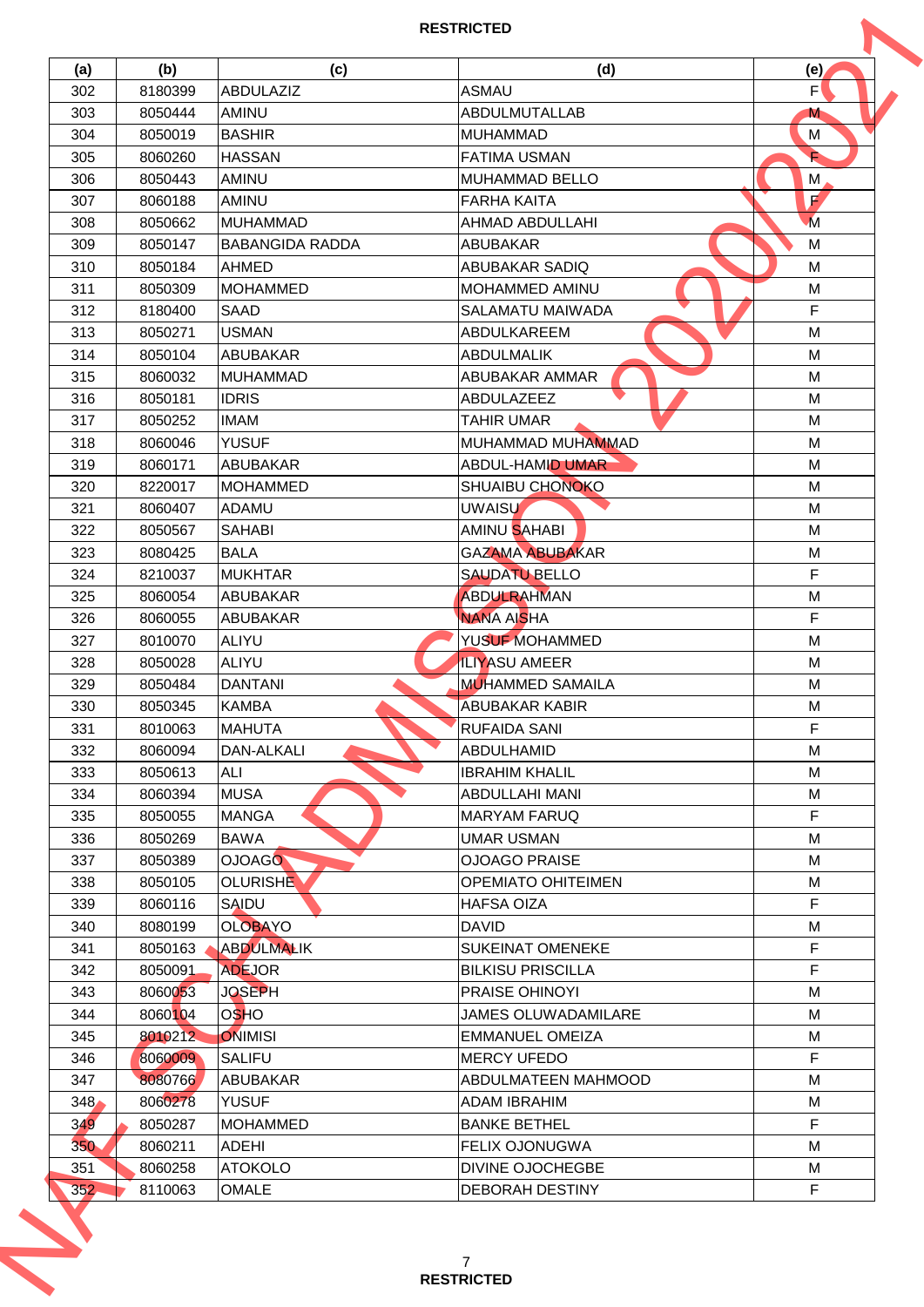| (a)        | (b)     | (c)                          | (d)                            | (e)                     |
|------------|---------|------------------------------|--------------------------------|-------------------------|
| 353        | 8050428 | <b>HALILU</b>                | <b>HALILU SADIQ</b>            | M                       |
| 354        | 8050359 | SANI                         | ABDULMUMINI OMOLORI            | M                       |
| 355        | 8080479 | ADAMU-IBRAHIM                | YAHYAH OHINOYI                 | M                       |
| 356        | 8010030 | <b>MOHAMMED</b>              | SA'AD                          | $\overline{\mathsf{M}}$ |
| 357        | 8060333 | <b>AARON</b>                 | <b>RENITA ALI</b>              | F                       |
| 358        | 8060038 | <b>SHUAIBU</b>               | RUKAYYA HALIDU                 | $\mathbf{F}$            |
| 359        | 8060225 | <b>BAKO</b>                  | <b>EMMANUEL NDANUSA</b>        | $\overline{M}$          |
| 360        | 8080522 | SADIQ                        | <b>OLAMILEKAN RIDWAN</b>       | M                       |
| 361        | 8080364 | <b>ADAMA</b>                 | MARVELOUS OJOLOLUN             | M                       |
| 362        | 8060324 | <b>AYODELE</b>               | <b>FEODORE MOSIGBODI</b>       | M                       |
| 363        | 8050131 | <b>KOLADE</b>                | DANIEL OGOOLUWA                | M                       |
| 364        | 8170078 | ALI                          | <b>SHEDRACK DAVID</b>          | M                       |
| 365        | 8080521 | SADIQ                        | <b>SALIMAT FUNSHO</b>          | F                       |
| 366        | 8010042 | <b>ICHADO</b>                | PRECIOUS IKOJO                 | F                       |
| 367        | 8120240 | <b>ABDULKABEER</b>           | <b>USMAN DANJUMA</b>           | M                       |
|            |         |                              |                                | F                       |
| 368        | 8060233 | <b>USMAN</b>                 | <b>FATIMA</b>                  |                         |
| 369        | 8080162 | ABDULRAHMAN                  | <b>THAABIT ONIMISI</b>         | M                       |
| 370        | 8060134 | <b>SULEIMAN</b>              | ABUBAKAR SADIK                 | М                       |
| 371        | 8050190 | <b>OMOTOLA</b>               | <b>ELIJAH OMOKOLADE</b>        | M                       |
| 372        | 8050666 | SAIDU                        | UMAR GOODLUCK                  | M                       |
| 373        | 8050579 | <b>LERAMA</b>                | <b>MOHAMMED ADAM MUJAHID</b>   | M                       |
| 374        | 8060109 | <b>IHINKALU</b>              | TESTIMONY IYANUOLUWA           | M                       |
| 375        | 8010017 | <b>MURITALA</b>              | <b>HABIB ADEBISI</b>           | M                       |
| 376        | 8080552 | <b>GABRIEL</b>               | <b>IFEOLUWAPOSIMI MOSES</b>    | M                       |
| 377        | 8050258 | <b>RUFAI</b>                 | <b>ABDULMUJEEB OLAMIPO</b>     | M                       |
| 378        | 8060197 | <b>IDIARO</b>                | <b>SHEIKH IBRAHIM MUSTAPHA</b> | M                       |
| 379        | 8080166 | <b>BOLUWAJOKO</b>            | <b>SOPHIA ANUOLUWAPO</b>       | M                       |
| 380        | 8050632 | AMODU-ODE                    | <b>MUJEEBAT DIEKOLA</b>        | F                       |
| 381        | 8080757 | <b>IBIYEYE</b>               | ABDULHAMEED OLANIYI            | М                       |
| 382        | 8120218 | AGBALAJA                     | <b>BOLUWATIFE DEJI</b>         | M                       |
| 383        | 8060026 | <b>OLABISO</b>               | <b>DAVID BAKO</b>              | M                       |
| 384        | 8180142 | <b>OGUNTOYE</b>              | <b>ADERONKE AMINAT</b>         | F                       |
| 385        | 8250004 | <b>NDALIMAN</b>              | <b>HAMBALI</b>                 | М                       |
| 386        | 8050436 | <b>OLABISI</b>               | ABUDULRAHMAN ONALAPO           | M                       |
| 387        | 8050237 | <b>ABDULMAJEED</b>           | <b>ABDURRAHMAN</b>             | M                       |
| 388        | 8050565 | <b>SHUAIBU</b>               | <b>ABDULRAUF</b>               | М                       |
| 389        | 8050601 | <b>ABDUL</b>                 | <b>KAMAL BELLO</b>             | М                       |
| 390        | 8081116 | <b>DAUDA</b>                 | <b>SA'AD OLAWALE</b>           | M                       |
| 391        | 8080255 | <b>AYODELE</b>               | AYODEJI AYOBAMI                | М                       |
| 392        | 8060179 | ONABOLU                      | SHERIFA ABDULRAHIM             | F                       |
| 393        | 8060150 | <b>SALAWU</b>                | <b>TITILOLA</b>                | F                       |
| 394        | 8070621 | <b>EJIWUMI</b>               | AAMAL OLAMIDE                  | F                       |
| 395        | 8050130 | <b>KARIM</b>                 | PRECIOUS OLUWAFEISEKEMI        | F                       |
| 396        | 8060172 | <b>AGABI</b>                 | <b>HAFSAT</b>                  | F                       |
|            | 8060135 | <b>BAKO</b>                  | NABILA IBRAHIM                 | F                       |
| 397<br>398 | 8050636 | <b>DANIEL</b>                | <b>AZRIEL</b>                  | M                       |
|            |         |                              |                                |                         |
| 399        | 8010107 | ABDULSALAM                   | KHADIJAH BABA                  | F                       |
| 400        | 8060377 | <b>DOJI</b>                  | <b>RACHEAL CYRIL</b>           | F                       |
| 401        | 8080200 | <b>ALBERT</b>                | JOSEPH ATSIYA                  | M                       |
|            | 8050171 | <b>YUSUF</b><br><b>YUSUF</b> | <b>BILAL ALI</b>               | М<br>F                  |
| 402<br>403 | 8050169 |                              | <b>UMMU-SALMA ALI</b>          |                         |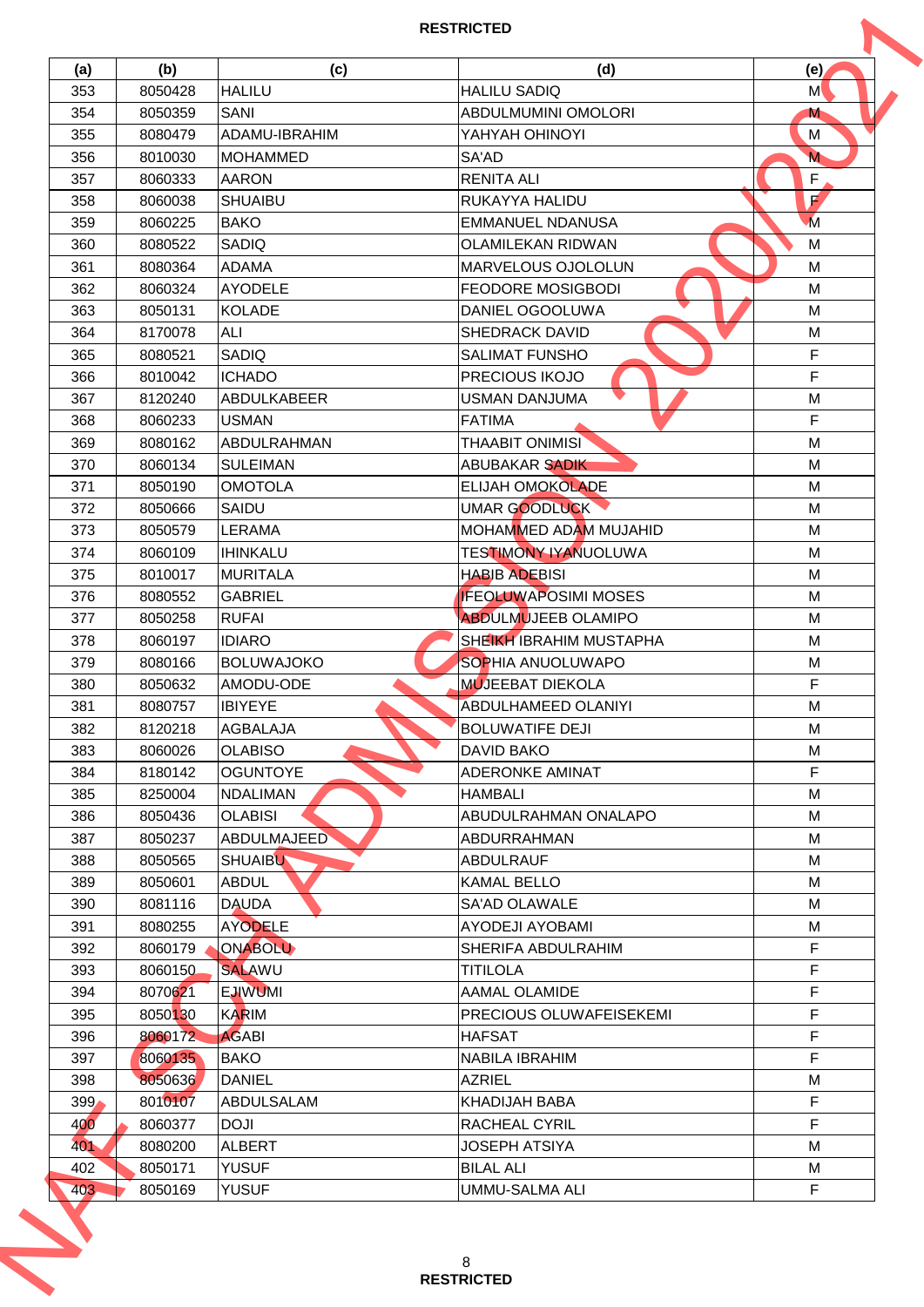| (a)        | (b)                | (c)                              | (d)                                               | (e)                     |
|------------|--------------------|----------------------------------|---------------------------------------------------|-------------------------|
| 404        | 8060127            | YAKUBU                           | YAKUBU ALIYU                                      | M                       |
| 405        | 8080030            | <b>YAKUBU</b>                    | ABDULSALAM AUDU                                   | M                       |
| 406        | 8010024            | <b>IBRAHIM</b>                   | ABUBAKAR SEKPE MUSA                               | M                       |
| 407        | 8080555            | <b>FRANCIS</b>                   | <b>TERDOO ISRAEL</b>                              | $\overline{\mathsf{M}}$ |
| 408        | 8050416            | <b>EMMANUEL</b>                  | <b>ERIC AKOLO</b>                                 | М                       |
| 409        | 8050340            | <b>ABDULLAHI</b>                 | MOHAMMED AL-AMIN SAIDU                            | M                       |
| 410        | 8080282            | <b>HASSAN</b>                    | <b>CYRIL BHOWOSAYI</b>                            | $\overline{M}$          |
| 411        | 8080189            | <b>UHOL AYIL</b>                 | <b>JAPHETH YEBO</b>                               | M                       |
| 412        | 8080188            | <b>JIYA JOHN</b>                 | <b>JOSEPH MANA</b>                                | M                       |
| 413        | 8060022            | <b>NDACE</b>                     | <b>KINGSLEY MANA</b>                              | M                       |
| 414        | 8060241            | AHMAD                            | AMEENA MUHAMMAD                                   | F                       |
| 415        | 8080040            | <b>MOHAMMED</b>                  | <b>ABUBAKAR SADIQ</b>                             | M                       |
| 416        | 8060202            | <b>SHATA</b>                     | <b>FAITH REBECCA</b>                              | F                       |
| 417        | 8180068            | <b>ADAMU</b>                     | SADIYA LIMAN                                      | $\mathsf F$             |
| 418        | 8070200            | <b>SHAFII</b>                    | HALIMA SALIHU HAMIDU                              | F                       |
| 419        | 8060087            | <b>FAROUK</b>                    | RAMLA BORGU                                       | F                       |
| 420        | 8250007            | <b>IBRAHIM</b>                   | <b>ABBAS ABDULLAHI</b>                            | M                       |
| 421        | 8170144            | <b>FRANCIS</b>                   | <b>FAITH EMEM</b>                                 | F                       |
| 422        | 8050016            | <b>SULEIMAN</b>                  | AL-AMIN MUHAMMAD                                  | M                       |
| 423        | 8060030            | YAHAYA                           | <b>ZAKKARIYAU</b>                                 | M                       |
| 424        | 8250005            | <b>NDANUSA</b>                   | <b>MUKTAR MUHAMMAD</b>                            | М                       |
| 425        | 8080872            | <b>HAYATUDEEN</b>                | <b>ABDULMALIK IBRAHIM</b>                         | м                       |
| 426        | 8040368            | ZAURE                            | <b>ESTHER DANLADI</b>                             | F                       |
| 427        | 8060021            | <b>NDACE</b>                     | <b>KENNETH YAKPE</b>                              | M                       |
| 428        | 8060014            | ABDULLAHI                        | <b>HAJARA WUSHISHI</b>                            | F                       |
| 429        | 8010121            | <b>BULUS AYUBA</b>               | <b>DEBORAH</b>                                    | F                       |
| 430        | 8050086            | <b>BASHIR</b>                    | <b>KHADIJA IBRAHIM</b>                            | F                       |
| 431        | 8050116            | <b>TIJANI</b>                    | <b>MUDASIR AHMAD</b>                              | M                       |
| 432        | 8050003            | <b>DANLADI</b>                   | <b>ISHAQ ADAM</b>                                 | М                       |
| 433        | 8250017            | AMINU                            | <b>MUHAMMED AKRAM</b>                             | M                       |
| 434        |                    | <b>IBRAHIM</b>                   | YAHAYA MOHAMMED                                   | M                       |
| 435        | 8050121<br>8080761 | <b>OLAKUNLE</b>                  | <b>WONDER TEMITAYO</b>                            | M                       |
| 436        | 8010073            | <b>IBRAHIM</b>                   | ABDURRAHMAN AYOMIDE                               | М                       |
|            | 8010059            | RAZAK                            | <b>IRE-OLUWA GRACIOUS</b>                         | F                       |
| 437        |                    |                                  |                                                   |                         |
| 438<br>439 | 8050083<br>8050422 | <b>SHONAME</b>                   | <b>GABRIEL AYOKUNLE</b><br><b>HARIS ADEDAMOLA</b> | M<br>М                  |
| 440        | 8060058            | <b>AKINDELE</b><br><b>SIKIRU</b> | <b>ROTIMI ALAO</b>                                | М                       |
|            |                    |                                  |                                                   |                         |
| 441        | 8050413            | <b>SHODIMU</b>                   | <b>DEBORAH OJUOLAPE</b>                           | F                       |
| 442        | 8080880            | <b>OPALEYE</b>                   | ABDULJAMAL OLUWATOBILOBA                          | М                       |
| 443        | 8080472            | LAWAL                            | <b>RICHARD EYIMOFE</b>                            | М                       |
| 444        | 8060219            | <b>OLOWOSELU</b>                 | <b>DAVID AKINTUNDE</b>                            | M                       |
| 445        | 8240036            | <b>ADETOYE</b>                   | PRAISE AYOMIDE                                    | М                       |
| 446        | 8060020            | <b>IBUKUN</b>                    | <b>FAITH OLAYEMI</b>                              | F                       |
| 447        | 8080391            | <b>OLUWASEGUN</b>                | <b>UJIMOLA ABIGAIL</b>                            | F                       |
| 448        | 8050331            | AYADI                            | <b>BETHEL ADEOLA</b>                              | M                       |
| 449        | 8050212            | <b>BAKARE</b>                    | OLUWATOBILOBA PATIENCE                            | F                       |
| 450        | 8050026            | <b>AYODELE</b>                   | <b>PRECIOUS OLUWANIFEMI</b>                       | F                       |
| 451        | 8060041            | <b>ABUGAN</b>                    | <b>FEMI WISDOM</b>                                | M                       |
| 452        | 8050600            | <b>PEDRO</b>                     | TIMILEHIN                                         | F.                      |
| 453        | 8050386            | ABDULSHAHEED                     | TOLANI FAREED                                     | М                       |
| 454        | 8050205            | <b>MUYIDEEN</b>                  | <b>TOHEEB AJIBOLA</b>                             | М                       |
|            |                    |                                  | 9                                                 |                         |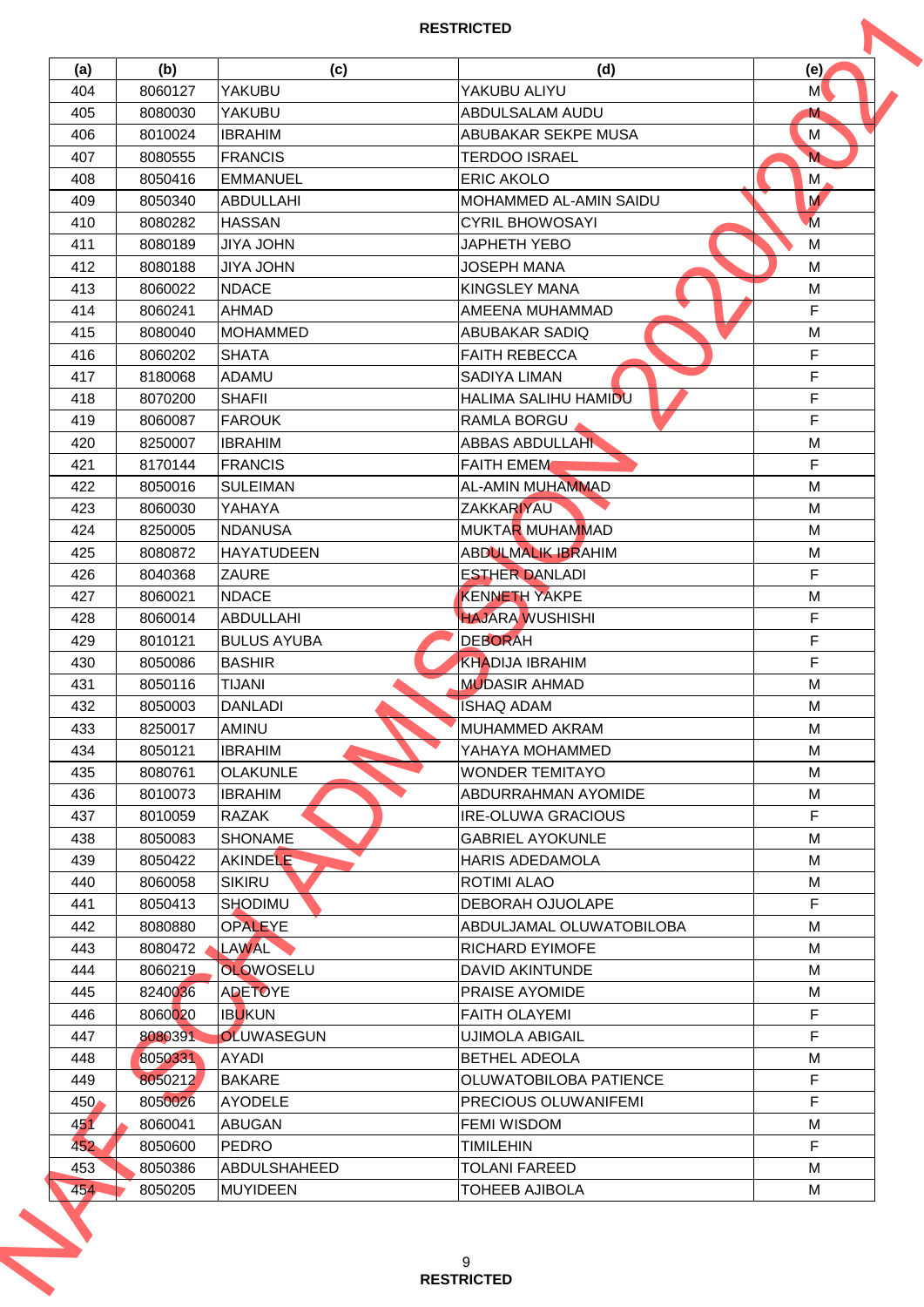| (a)        | (b)                | (c)                           | (d)                           | (e)            |
|------------|--------------------|-------------------------------|-------------------------------|----------------|
| 455        | 8240041            | <b>AYOOLA</b>                 | <b>FAVOUR AYOBAM</b>          | M              |
| 456        | 8060145            | <b>OLAJIDE</b>                | <b>EMMANUEL OLUWAFEMI</b>     | M              |
| 457        | 8080794            | <b>OLAPADE</b>                | MUHAMMAD AWWAL                | M              |
| 458        | 8050175            | <b>TAIWO OGUNRINDE</b>        | <b>MARYAM FUNMILOLA</b>       | È              |
| 459        | 8050176            | <b>OGUNRINDE</b>              | MAIMUNA FUNMILAYO KEHINDE     | F              |
| 460        | 8060123            | <b>BALOGUN</b>                | <b>ADEBOLA EMMANUEL</b>       | M              |
| 461        | 8080924            | <b>OYEDEJI</b>                | <b>HABIBULAH ENIOLA</b>       | $\overline{M}$ |
| 462        | 8080407            | <b>ABUBAKAR</b>               | <b>FAWAZ</b>                  | M              |
| 463        | 8080141            | <b>ADELOWO</b>                | <b>MARIAM ARAMIDE</b>         | F              |
| 464        | 8080861            | ABDULATEEF IDOWU              | <b>DAVID TEMITOPE</b>         | M              |
| 465        | 8050358            | AWODELE                       | <b>OLUWASEYI EMMANUEL</b>     | М              |
| 466        | 8180317            | <b>TAIWO</b>                  | OLUWADAMILOLA FAVOUR          | F              |
| 467        | 8090034            | <b>FADARE</b>                 | <b>ENOCH AYODEJI CHINONSO</b> | M              |
| 468        | 8050642            | <b>AYOTUNDE</b>               | <b>AYOMIDE DAVID</b>          | M              |
| 469        | 8050384            | ABDULSHAHEED-TOLANI           | <b>FAWWAZ</b>                 | М              |
|            |                    | <b>POPOOLA</b>                |                               | F              |
| 470        | 8060310<br>8010150 |                               | MAZEEDAH ADESEWA              | F              |
| 471        |                    | <b>KILANI</b>                 | <b>KHAIRAT ADEOLA</b>         |                |
| 472        | 8050280            | <b>ALAO</b>                   | <b>OYELOLA EMMANUEL</b>       | М              |
| 473        | 8180145            | ADEYANJU                      | <b>AISHA ADEBOLA</b>          | F              |
| 474        | 8060252            | ABDULAZIZ                     | <b>ABDULAZIZ BASHIR</b>       | M              |
| 475        | 8060372            | <b>ADESOKAN</b>               | <b>ISRAEL SHOLA</b>           | M              |
| 476        | 8080458            | <b>AWOYOOLA</b>               | ABDULMUHEES OMOTOYESE         | м              |
| 477        | 8050566            | <b>OLUWAFEMI</b>              | <b>EMMANUELLA ABINBOLA</b>    | F              |
| 478        | 8081015            | LAWAL                         | <b>FAVOUR OLUWATOSIN</b>      | M              |
| 479        | 8050042            | <b>OYEKALE</b>                | DANIEL OYEDEPO                | M              |
| 480        | 8010069            | YAMTAL                        | <b>MIRACLE MABWEH</b>         | М              |
| 481        | 8100002            | <b>SHELNAN</b>                | <b>SELBYEN BERNICE</b>        | F              |
| 482        | 8010044            | YAKUBU                        | <b>ELVIS NENROT</b>           | M              |
| 483        | 8010007            | <b>JOSHUA</b>                 | <b>KHIRNAN SYLVANUS</b>       | М              |
| 484        | 8080006            | YAKUBU                        | <b>KOPNAN EMMANUEL</b>        | M              |
| 485        | 8110187            | <b>GOSELLE</b>                | <b>NANTIP JEREMIAH</b>        | M              |
| 486        | 8060034            | <b>DUNG</b>                   | <b>MERCY VEIRAT</b>           | F              |
| 487        | 8180034            | <b>PAM</b>                    | <b>ANDREW MARKUS</b>          | М              |
| 488        | 8010183            | <b>MALAN</b>                  | <b>UKUT MOLTOK</b>            | F              |
| 489        | 8160052            | <b>MUSA</b>                   | ABDULBAAKI IBRAHIM            | M              |
| 490        | 8010065            | <b>SAMSON</b>                 | <b>FUTHAI DANG</b>            | м              |
| 491        | 8060199            | <b>MAIGARI</b>                | <b>SASHA NAANPAR</b>          | F              |
| 492        | 8080300            | <b>MICHAEL</b>                | <b>ABRAHAM WANG</b>           | M              |
| 493        | 8190012            | <b>EDMUNT</b>                 | <b>DANIEL</b>                 | М              |
| 494        | 8230006            | <b>MAFUYAL</b>                | <b>ENOCH DAVID</b>            | М              |
| 495        | 8060210            | <b>ALI</b>                    | HABIBULLAH IBRAHIM            | М              |
| 496        | 8130023            | <b>NYANI</b>                  | PEACE ABUNI                   | F              |
| 497        | 8010086            | <b>GOWAL</b>                  | <b>FAVOUR</b>                 | F              |
| 498        | 8060122            | <b>RENAN</b>                  | LOVETH MANMAK                 | F              |
| 499        | 8230023            | <b>MUSA</b>                   | NAANBAL WETBEN                | M              |
|            |                    |                               |                               |                |
| 500        | 8100070            | <b>TSENYIN</b>                | <b>MOSES MIAPYIL</b>          | M              |
| 501        | 8010108            | <b>AYUBA</b>                  | PEREZ SENDI                   | М              |
| 502        | 8080138            | <b>SEYLNEN</b>                | <b>JECOB POLIT</b>            | M              |
| 503        | 8080892            | <b>YABILSU</b>                | <b>EZERA KUULSHO</b>          | M              |
|            | 8060129<br>8050388 | <b>BANNY</b><br><b>NANSOH</b> | <b>FAVOUR N</b>               | F              |
| 504<br>505 |                    |                               | <b>SERENA NANJI</b>           | F              |